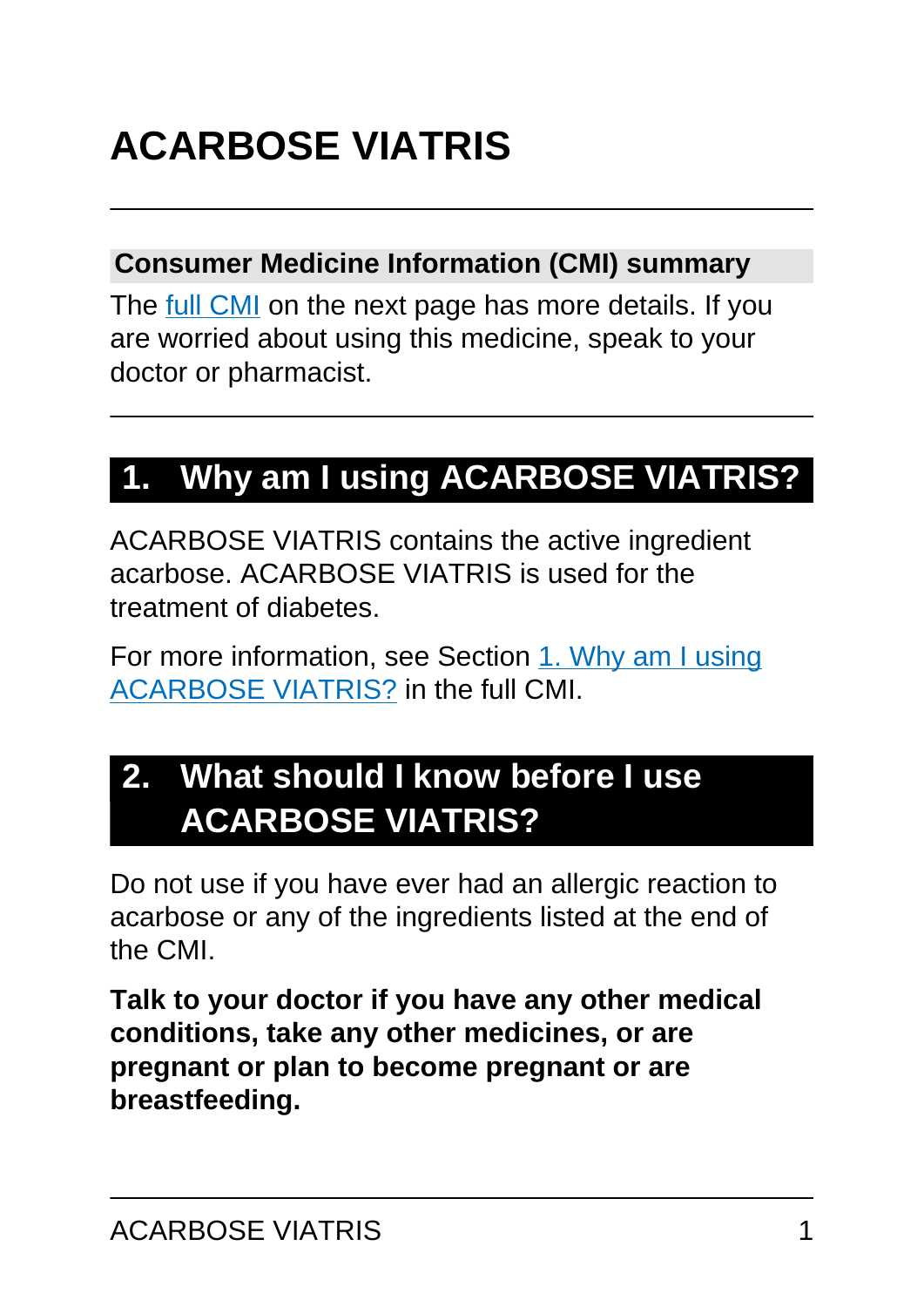For more information, see Section [2. What should I know](#page-5-0) [before I use ACARBOSE VIATRIS?](#page-5-0) in the full CMI.

## **3. What if I am taking other medicines?**

Some medicines may interfere with ACARBOSE VIATRIS and affect how it works.

A list of these medicines is in Section [3. What if I am](#page-6-0) [taking other medicines?](#page-6-0) in the full CMI.

## **4. How do I use ACARBOSE VIATRIS?**

- Your doctor will determine the correct dose for you depending on your condition, other medicines and your response to the treatment.
- The average adult dose is one ACARBOSE VIATRS 100 mg tablet taken three times daily.

More instructions can be found in Section [4. How do I](#page-7-0) [use ACARBOSE VIATRIS?](#page-7-0) in the full CMI.

## **5. What should I know while using ACARBOSE VIATRIS?**

| Things you should do | • Remind any doctor,<br>dentist or pharmacist<br>you visit that you are<br>using ACARBOSE<br><b>VIATRIS.</b> |
|----------------------|--------------------------------------------------------------------------------------------------------------|
|                      | If you are about to be<br>started on any new                                                                 |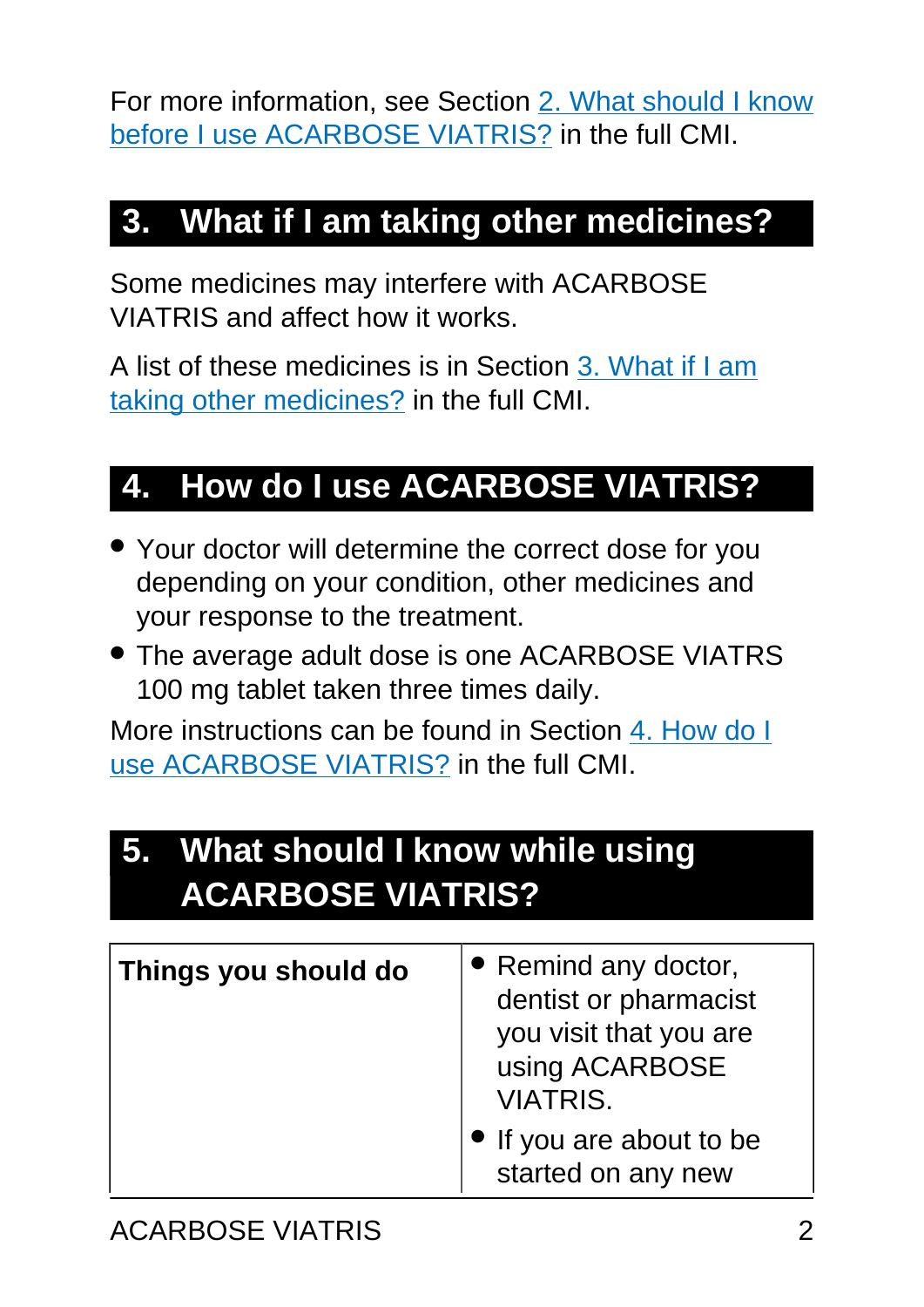|                                | medicine, remind your<br>doctor and pharmacist<br>that you are taking<br>acarbose.<br>$\blacktriangleright$ Take ACARBOSE<br><b>VIATRIS exactly as</b><br>instructed by your<br>doctor.                                                                                                                                   |
|--------------------------------|---------------------------------------------------------------------------------------------------------------------------------------------------------------------------------------------------------------------------------------------------------------------------------------------------------------------------|
| Things you should not<br>do    | Do not stop using this<br>medicine suddenly<br>or lower the dosage<br>without checking with<br>your doctor.<br>Do not take ACARBOSE<br>VIATRIS to treat any<br>other complaints unless<br>your doctor tells you to.<br>Do not give your<br>medicine to anyone<br>else, even if they have<br>the same condition as<br>you. |
| Looking after your<br>medicine | Keep your tablets in a<br>cool dry place below<br>25°C. Protect from<br>moisture.<br>Keep it where children<br>cannot reach it.                                                                                                                                                                                           |

For more information, see Section [5. What should I know](#page-10-0) [while using ACARBOSE VIATRIS?](#page-10-0) in the full CMI.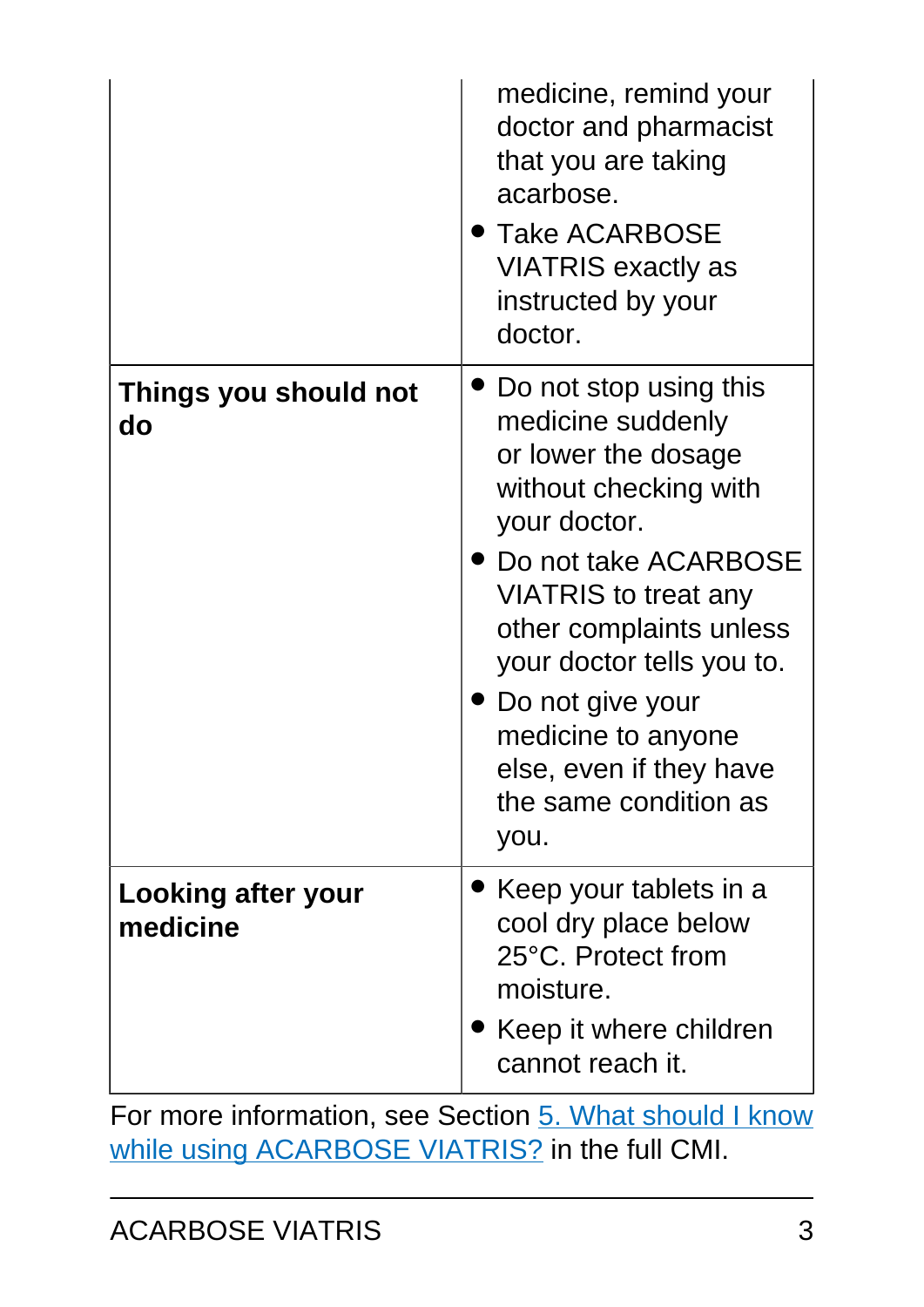## **6. Are there any side effects?**

Tell your doctor or pharmacist if you notice any of the following and they worry you: flatulence (wind), abdominal "rumbling" noises, a feeling of fullness, softer stools or have diarrhoea; particularly if you have eaten foods containing sugar.

Tell your doctor immediately if you notice jaundice (yellowing of the skin), swelling from fluid retention, inflammation of the liver (hepatitis), intestinal obstruction, decrease in platelet count, skin reactions such as redness, rash and urticaria (hives).

Tell your doctor immediately if you notice any of the following side effects: shortness of breath, wheezing or difficulty breathing, swelling of the face, lips, tongue, or other parts of the body, rash, itching or hives on the skin. They may be the signs of an allergic reaction.

ACARBOSE VIATRIS tablets may cause an increase in the results of certain liver function tests.

For more information, including what to do if you have any side effects, see Section [6. Are there any side](#page-12-0) [effects?](#page-12-0) in the full CMI.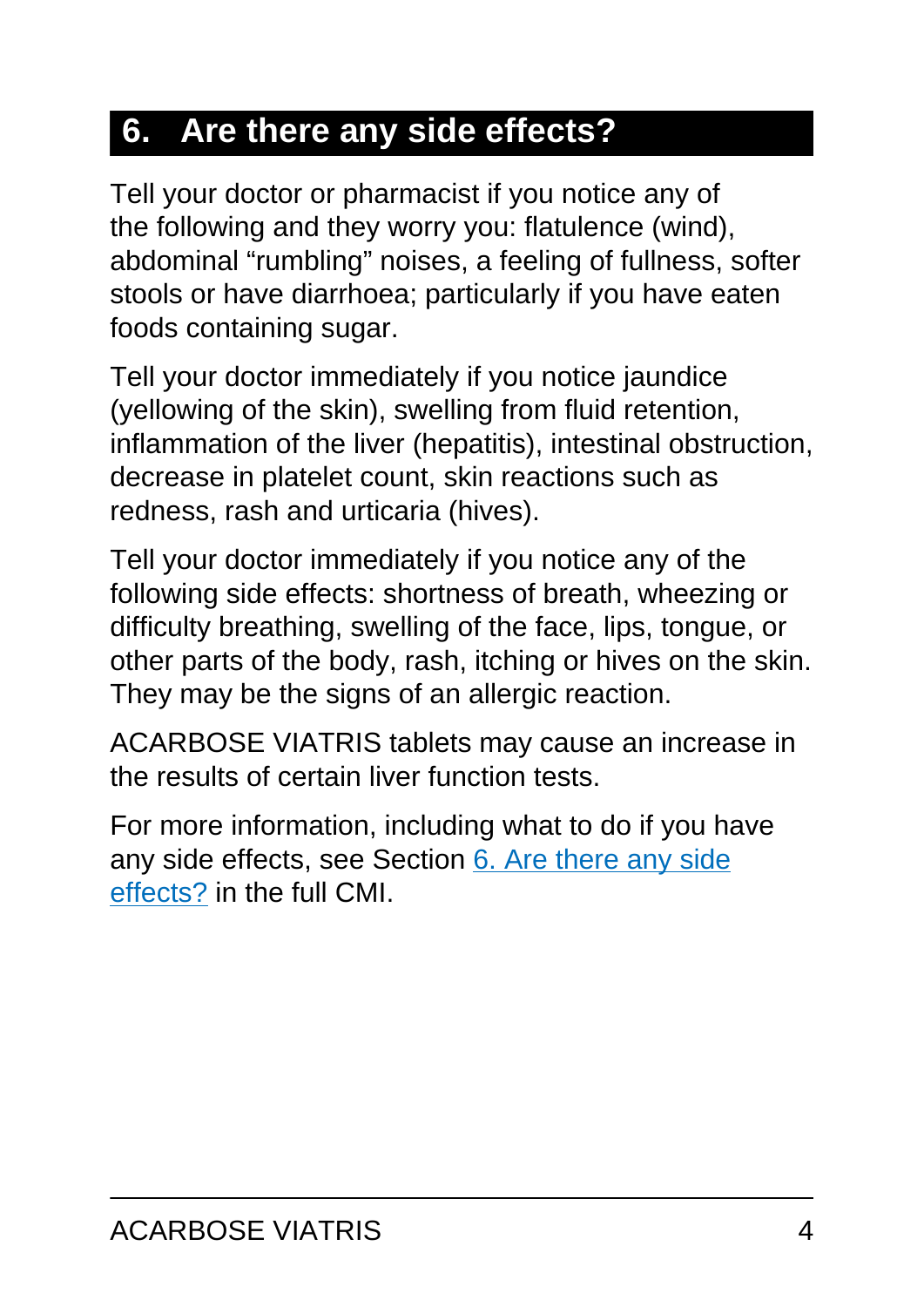# <span id="page-4-0"></span>**ACARBOSE VIATRIS**

#### **Active ingredient:** acarbose

### **Consumer Medicine Information (CMI)**

This leaflet provides important information about using ACARBOSE VIATRIS. **You should also speak to your doctor or pharmacist if you would like further information or if you have any concerns or questions about using ACARBOSE VIATRIS.**

#### **Where to find information in this leaflet:**

- [1. Why am I using ACARBOSE VIATRIS?](#page-4-1)
- [2. What should I know before I use ACARBOSE VIATRIS?](#page-5-0)
- [3. What if I am taking other medicines?](#page-6-0)
- [4. How do I use ACARBOSE VIATRIS?](#page-7-0)
- [5. What should I know while using ACARBOSE VIATRIS?](#page-10-0)
- [6. Are there any side effects?](#page-12-0)
- [7. Product details](#page-16-0)

## <span id="page-4-1"></span>**1. Why am I using ACARBOSE VIATRIS?**

**ACARBOSE VIATRIS contains the active ingredient acarbose.**

**ACARBOSE VIATRIS is used for the treatment of diabetes.** Acarbose helps to control your blood sugar levels in conjunction with diet, exercise, weight loss and other measures by slowing down the digestion of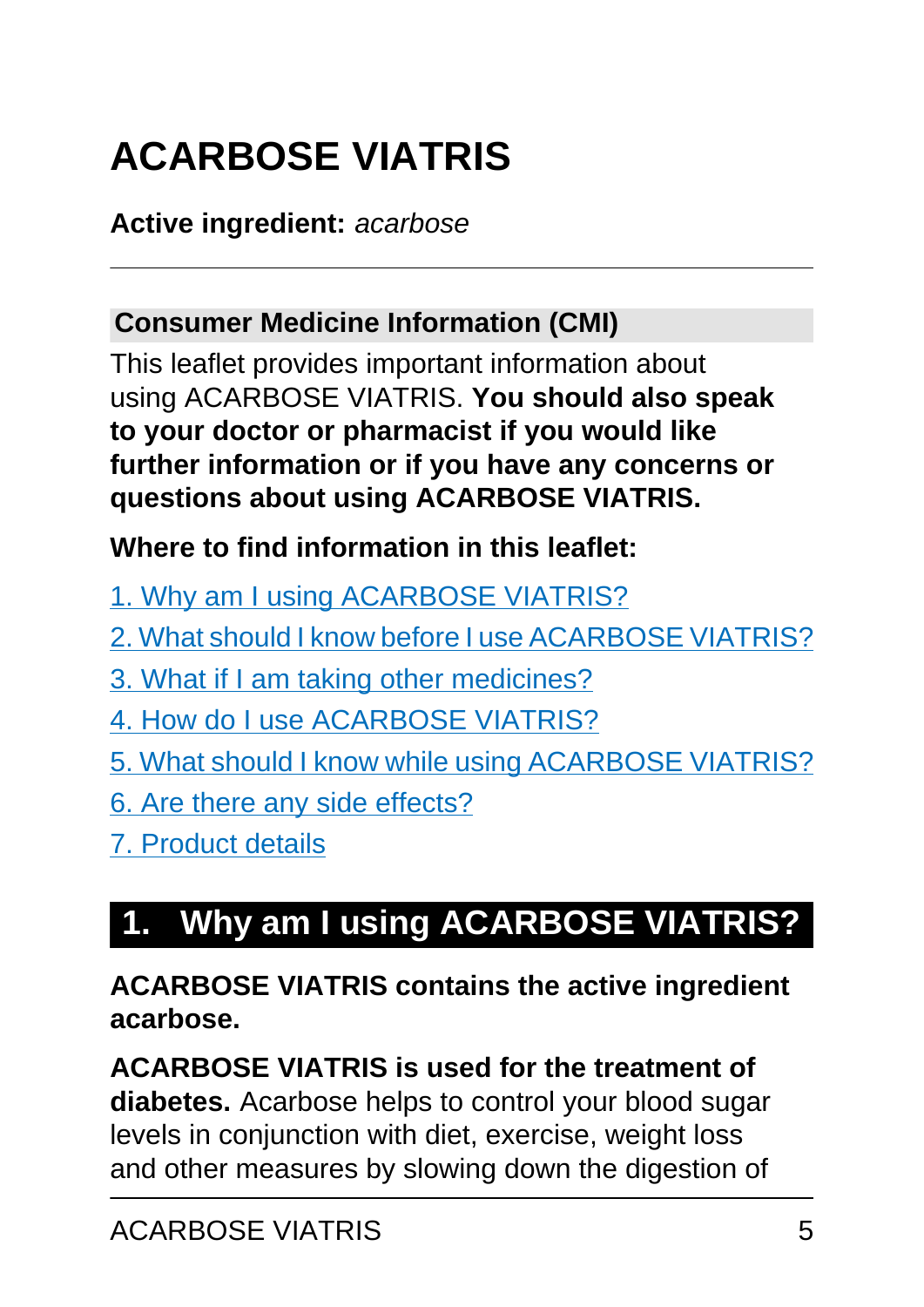carbohydrates (complex sugars) from your diet. This reduces the abnormally high blood sugar levels that occur after each meal.

## <span id="page-5-0"></span>**2. What should I know before I use ACARBOSE VIATRIS?**

### **Warnings**

## **Do not use ACARBOSE VIATRIS if:**

- you are allergic to acarbose, or any of the ingredients listed at the end of this leaflet.
- Some of the symptoms of an allergic reaction may include shortness of breath, wheezing or difficulty breathing, swelling of the face, lips, tongue or other parts of the body, rash, itching or hives on the skin.
- Always check the ingredients to make sure you can use this medicine.
- you have a severe kidney disorder (creatinine clearance <25 mL/min).
- you suffer from intestinal obstruction, inflammation or ulceration of the bowel, e.g. ulcerative colitis or Crohn's disease.
- you have a hernia or have had previous abdominal surgery. If so, consult your doctor first.
- Do not give this medicine to a child under the age of 18 years.
- Do not take this medicine if the packaging is torn or shows signs of tampering.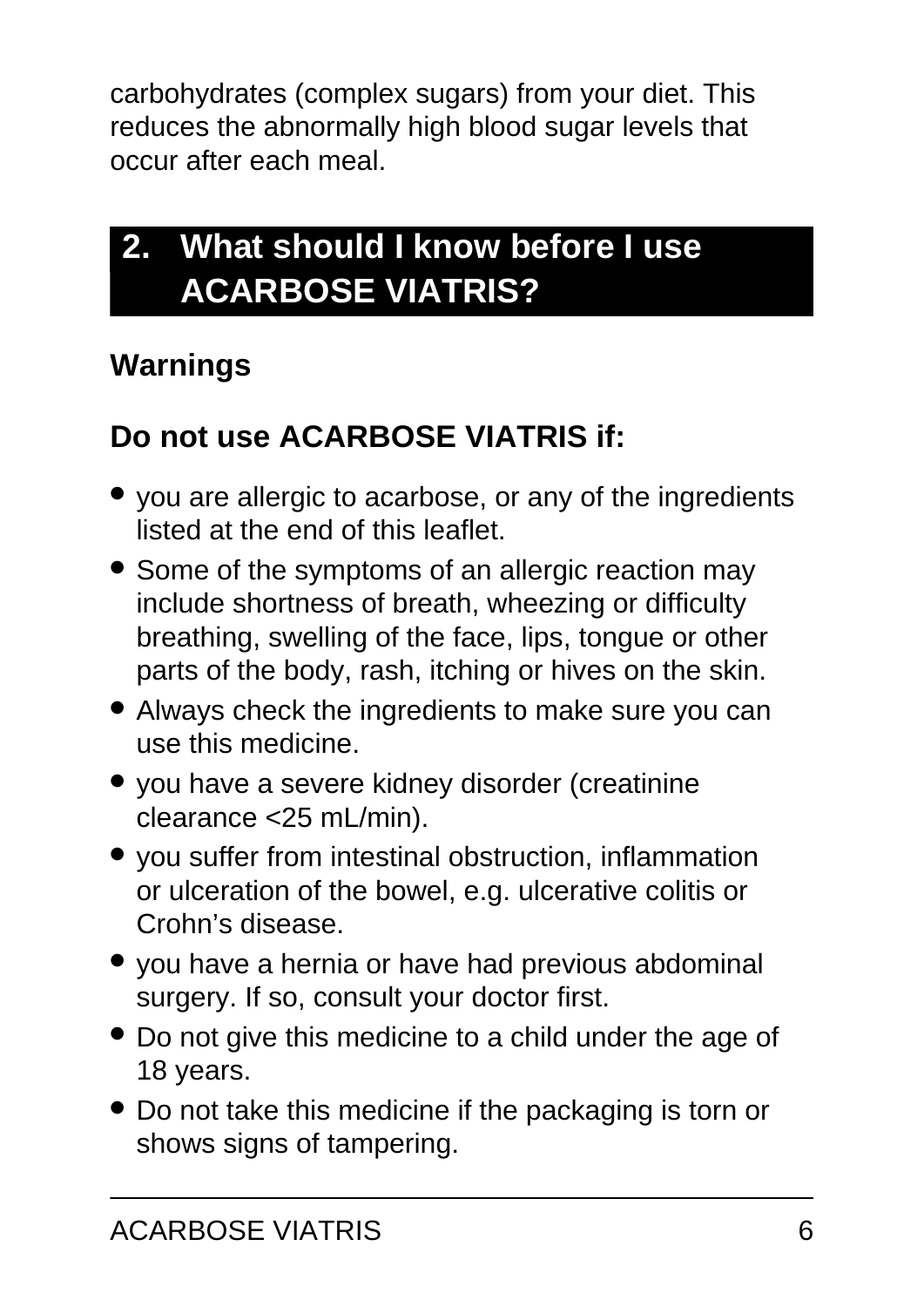## **Check with your doctor if you:**

- have allergies to any other medicines, foods, preservatives or dyes.
- take any medicines for any other condition.

During treatment, you may be at risk of developing certain side effects. It is important you understand these risks and how to monitor for them. See additional information under Section [6. Are there any side effects](#page-12-0)?

### **Pregnancy and breastfeeding**

Check with your doctor if you are pregnant or intend to become pregnant.

Like most medicines of this kind, acarbose is not recommended to be used during pregnancy. Your doctor will discuss the risks and benefits of using it if you are pregnant.

Talk to your doctor if you are breastfeeding or intend to breastfeed.

It is not known whether acarbose passes into breast milk.

## <span id="page-6-0"></span>**3. What if I am taking other medicines?**

Tell your doctor or pharmacist if you are taking any other medicines, including any medicines, vitamins or supplements that you buy without a prescription from your pharmacy, supermarket or health food shop.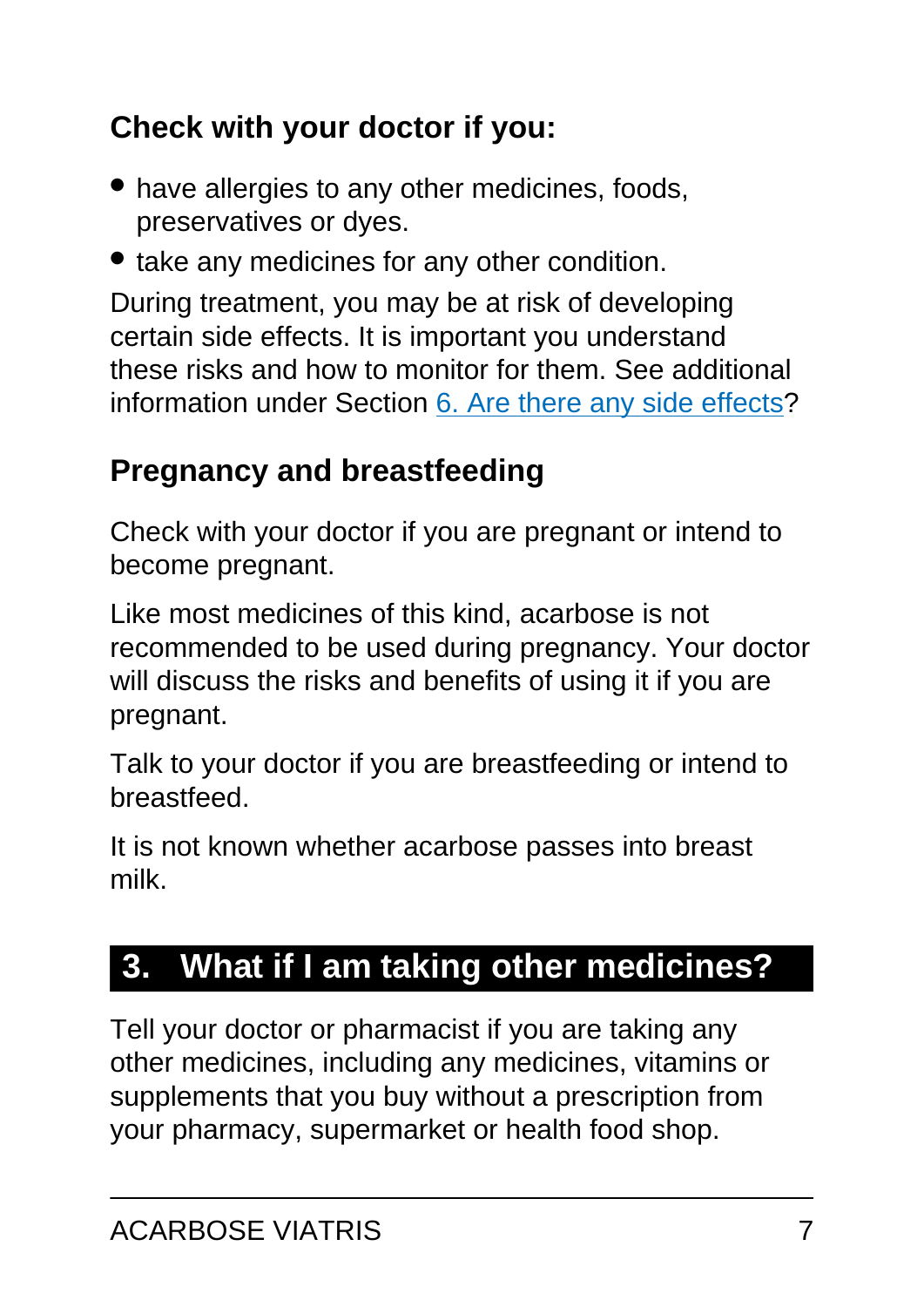#### **Some medicines may interfere with ACARBOSE VIATRIS and affect how it works.**

- Neomycin (Neosulf™)
- Colestyramine (Questran Lite™)
- Intestinal adsorbents (e.g. charcoal)
- Digestive enzyme preparations (Cotazym-S Forte™, Creon™, Pancrease™, Viokase™)
- Digoxin

(™ indicates trademark of the original manufacturer/ supplier)

These medicines may be affected by ACARBOSE VIATRIS or may affect how well it works. You may need different amounts of your medicines, or you may need to take different medicines.

You should avoid taking cane sugar (sucrose) and products containing sugar. They may cause stomach discomfort or even diarrhoea if taken while you are on ACARBOSE VIATRIS tablets.

If you are taking other medicines containing sulfonylureas or metformin or tend to have low blood sugar levels, tell your doctor before using ACARBOSE VIATRIS.

<span id="page-7-0"></span>**Check with your doctor or pharmacist if you are not sure about what medicines, vitamins or supplements you are taking and if these affect ACARBOSE VIATRIS.**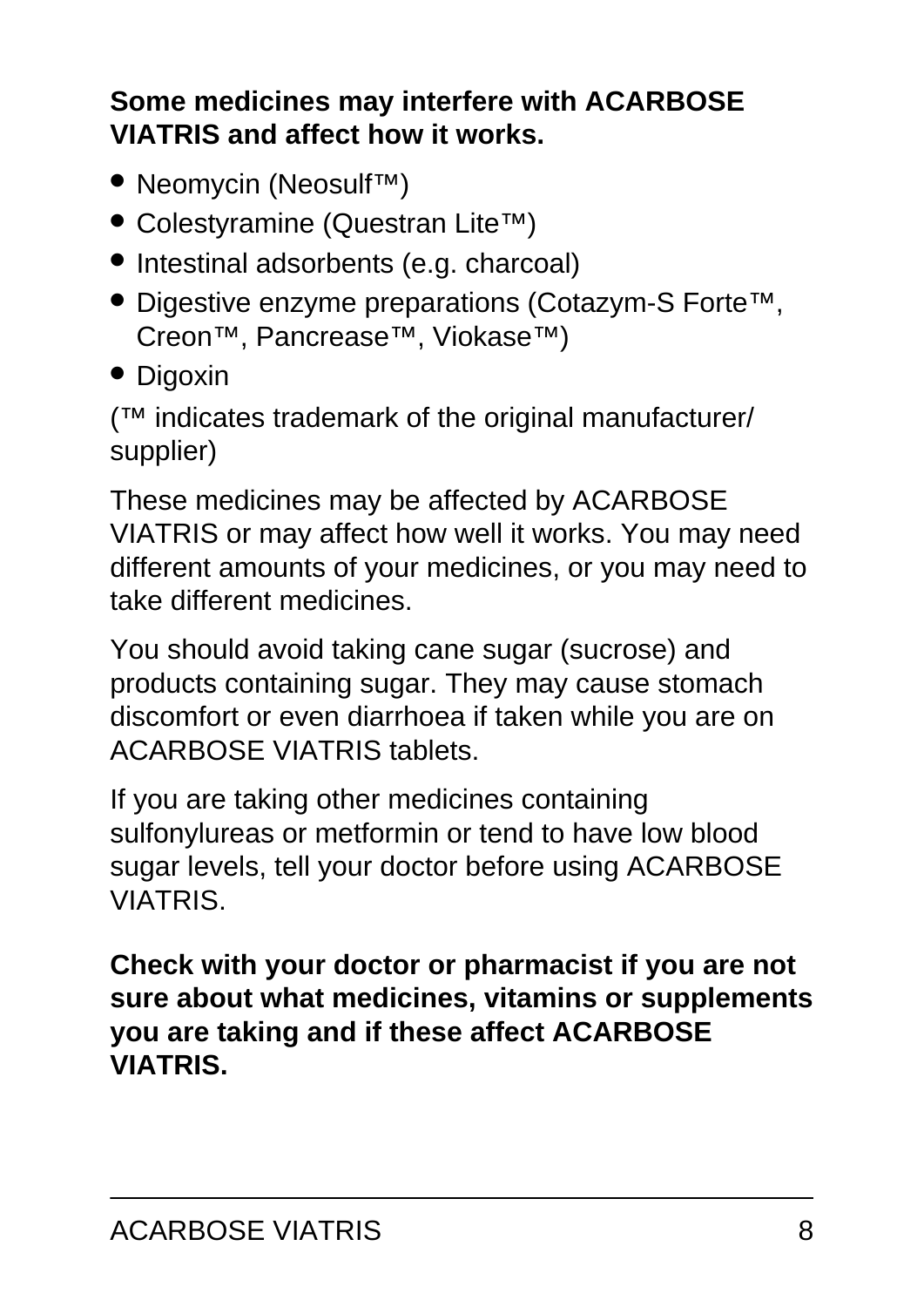## **4. How do I use ACARBOSE VIATRIS?**

### **How much to take**

- To gain the maximum benefit from ACARBOSE VIATRIS it is important that you follow the prescribed diet as well as taking the exact dose prescribed by your doctor. This will help control your blood sugar levels and reduce side effects experienced.
- At the start of treatment, your doctor may prescribe a low dose of ACARBOSE VIATRIS.
- Your doctor will determine the correct dose for you depending on your condition, other medicines and your response to the treatment.
- The average adult dose is one ACARBOSE VIATRIS 100 mg tablet taken three times daily.
- Follow the instructions provided and use ACARBOSE VIATRIS until your doctor tells you to stop.

## **When to take ACARBOSE VIATRIS**

- ACARBOSE VIATRIS should be used at about the same time each day with breakfast, lunch and dinner.
- Taking it at the same time each day will have the best effect. It will also help you remember when to take it.
- When you first start your treatment, your doctor may recommend that you take your tablets once or twice a day, before increasing your dose to three times a day.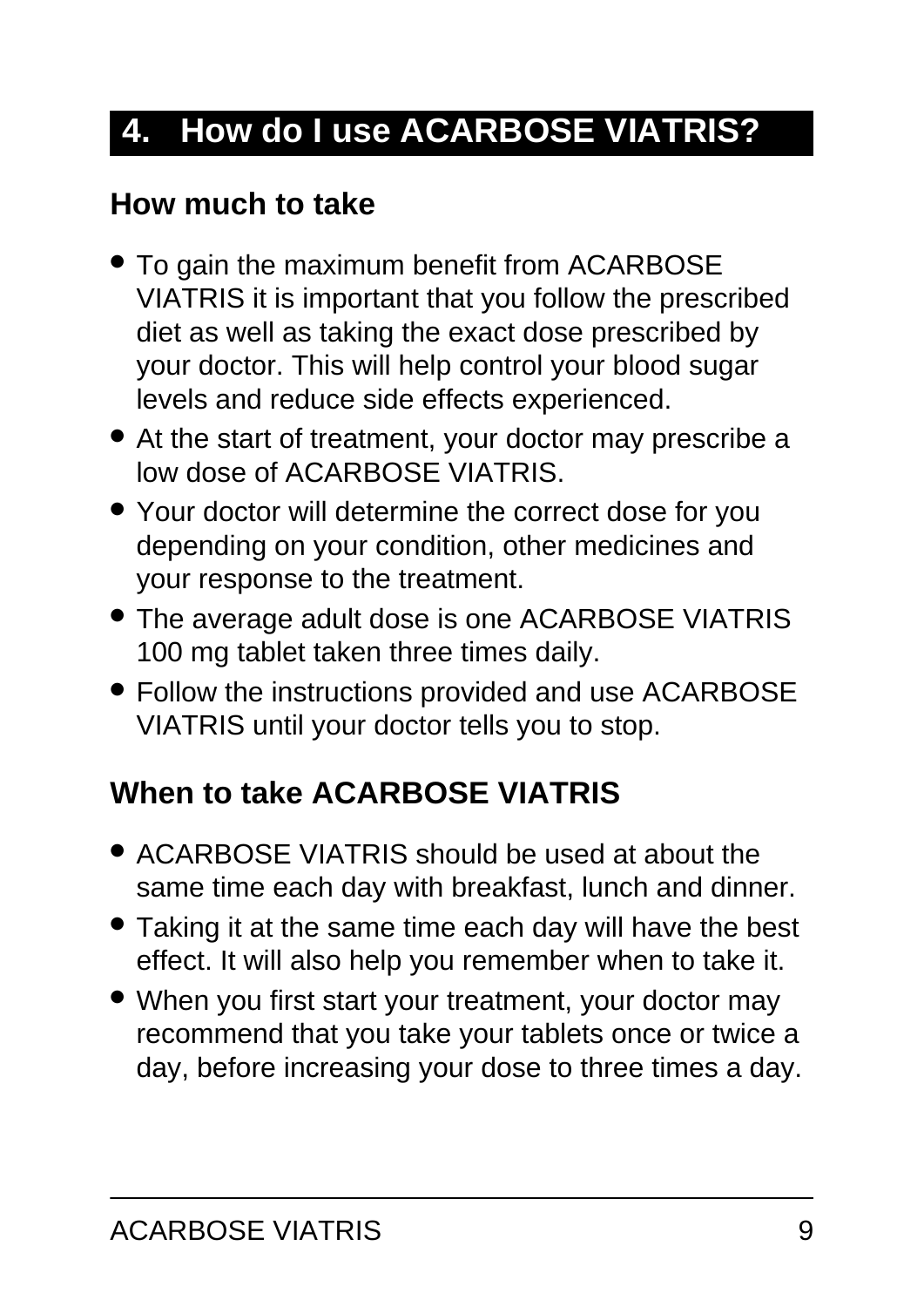## **How to take ACARBOSE VIATRIS**

- Swallow the tablets whole with a little liquid immediately before the meal.
- If you prefer not to swallow the tablets then chew the tablets with the first few mouthfuls of food.

## **How long to take ACARBOSE VIATRIS**

- Do not stop taking the tablets unless you are told to do so by your doctor.
- This medicine helps to control your condition, but does not cure it. It is important to keep taking your medicine even if you feel well.
- When treatment with ACARBOSE VIATRIS is to be stopped, your doctor may need to alter the dose of other medication(s) accordingly and monitor your condition.

## **If you forget to use ACARBOSE VIATRIS**

ACARBOSE VIATRIS should be used regularly about at the same time each day.

If you miss your dose at the usual time, do not take the tablets between meals. Wait until it is time for you to take your next dose and take ACARBOSE VIATRIS with your meal and continue as before.

#### **Do not take a double dose to make up for the dose you missed.**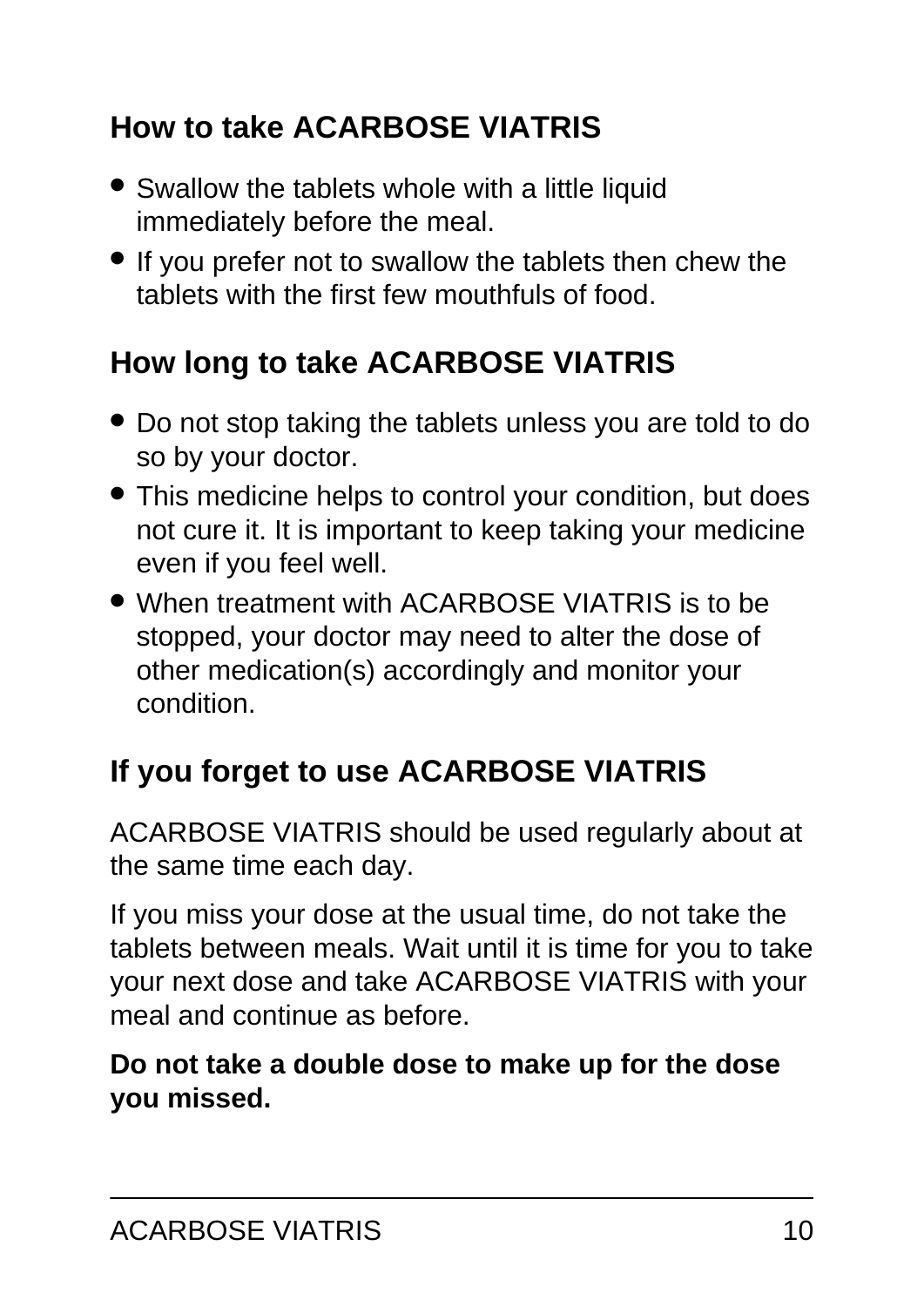## **If you use too much ACARBOSE VIATRIS**

If you think that you have used too much ACARBOSE VIATRIS, avoid foods or drinks containing carbohydrates.

When ACARBOSE VIATRIS is taken with drinks and/ or meals containing carbohydrates, overdosage can lead to diarrhoea and other intestinal symptoms such as flatulence (wind) and abdominal cramps.

#### **You should immediately:**

- phone the Poisons Information Centre (Australia telephone 13 11 26) for advice, or
- contact your doctor, or
- go to the Emergency Department at your nearest hospital.

#### **You should do this even if there are no signs of discomfort or poisoning.**

You may need urgent medical attention.

## <span id="page-10-0"></span>**5. What should I know while using ACARBOSE VIATRIS?**

### **Things you should do**

**If you are about to be started on any new medicine, remind your doctor and pharmacist that you are taking acarbose.**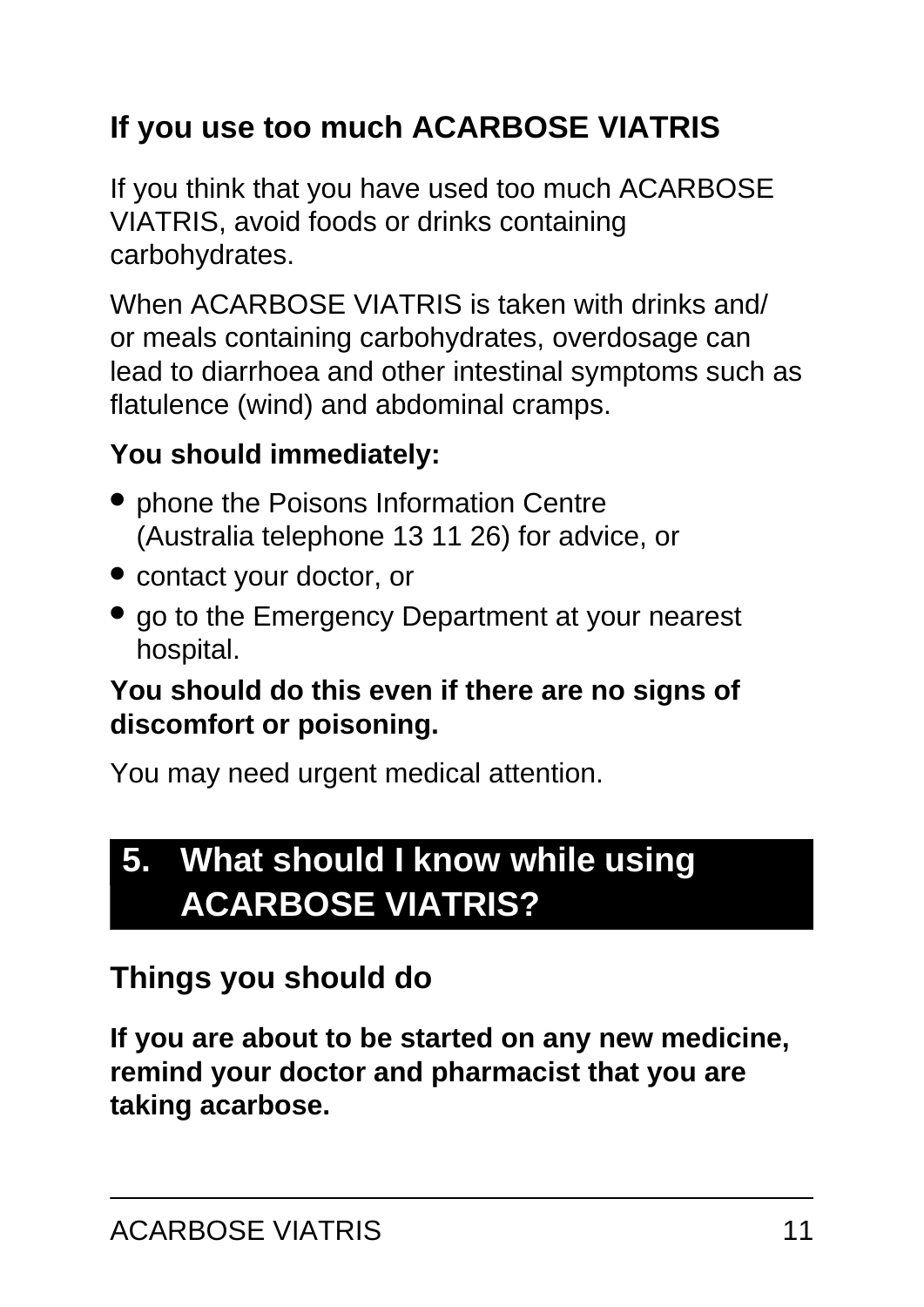#### **Take ACARBOSE VIATRIS exactly as instructed by your doctor. If you do not follow your doctor's instructions, your blood sugar level may not be controlled.**

Remind any doctor, dentist or pharmacist you visit that you are using ACARBOSE VIATRIS.

## **Things you should not do**

- Do not stop using this medicine suddenly or lower the dosage without checking with your doctor.
- If you stop taking it suddenly, your condition may worsen or you may have unwanted side effects.
- Do not take ACARBOSE VIATRIS to treat any other complaints unless your doctor tells you to.
- Do not give your medicine to anyone else, even if they have the same condition as you.

### **What to be careful of**

Treating hypoglycaemia ("hypos" or low blood sugar):

As a diabetic, you may also be receiving other medicines for your diabetes. If ACARBOSE VIATRIS is prescribed for you in addition to sulfonylureas, metformin or insulin to control your diabetes, your doctor may need to adjust the dosages of these drugs to avoid the occurrence of "hypos" (low blood sugar levels).

When taking ACARBOSE VIATRIS together with these drugs, do not treat a "hypo" with ordinary sugar (sucrose). It will not work fast enough. Instead, you should take some GLUCOSE (also known as dextrose)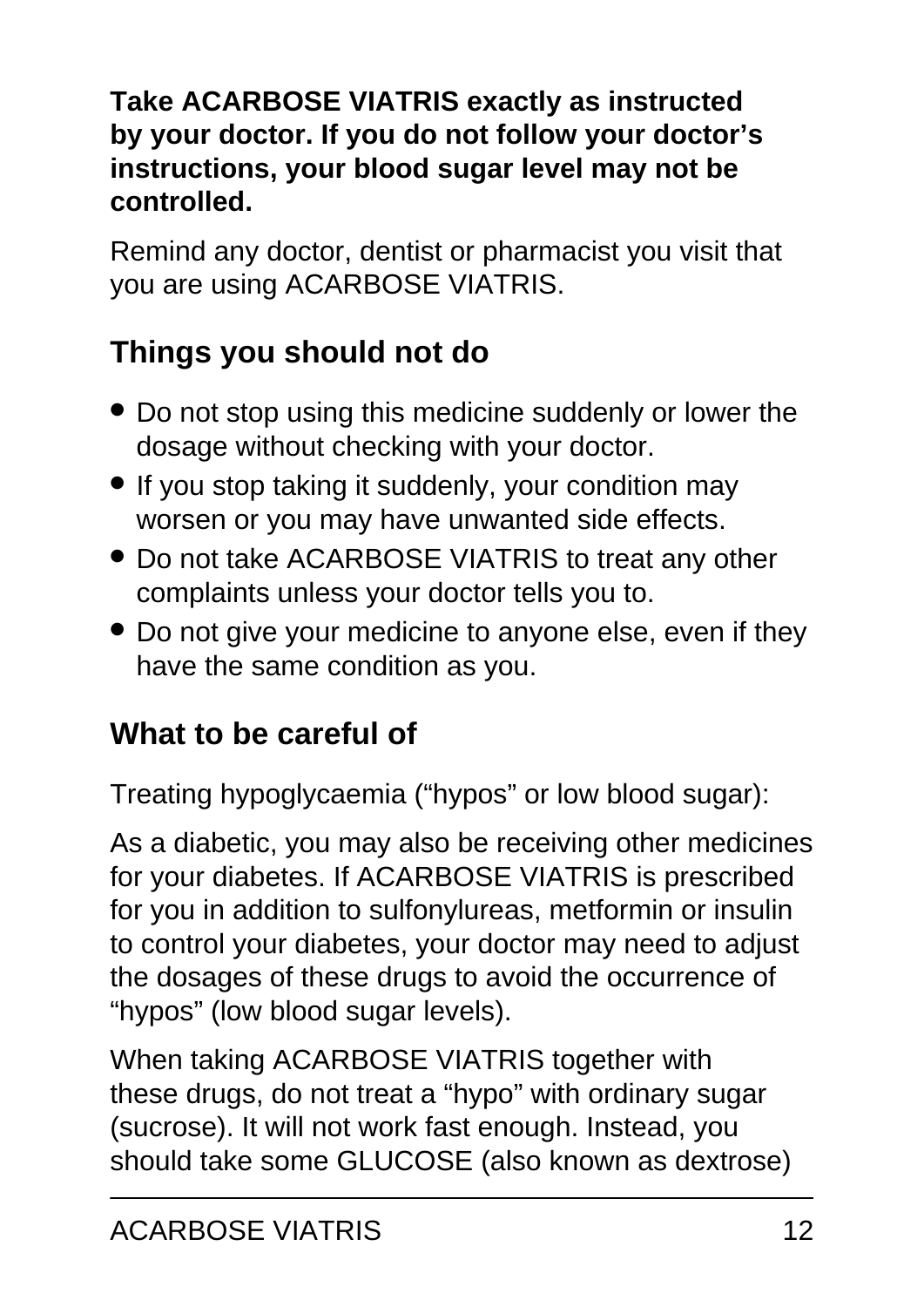tablets, honey, syrup or sweets which should be available from your local chemist.

### **Looking after your medicine**

Keep your tablets in the pack until it is time to take them. If you take the tablets out of the pack, they may not keep well.

Follow the instructions in the carton on how to take care of your medicine properly.

Store it in a cool dry place where the temperature stays below 25°C away from moisture, heat or sunlight; for example, do not store it:

- in the bathroom or near a sink, or
- in the car or on window sills.

**Keep it where young children cannot reach it. A locked cupboard at least one-and-a half metres above the ground is a good place to store medicines.**

### **Getting rid of any unwanted medicine**

If you no longer need to use this medicine or it is out of date, take it to any pharmacy for safe disposal.

<span id="page-12-0"></span>Do not use this medicine after the expiry date.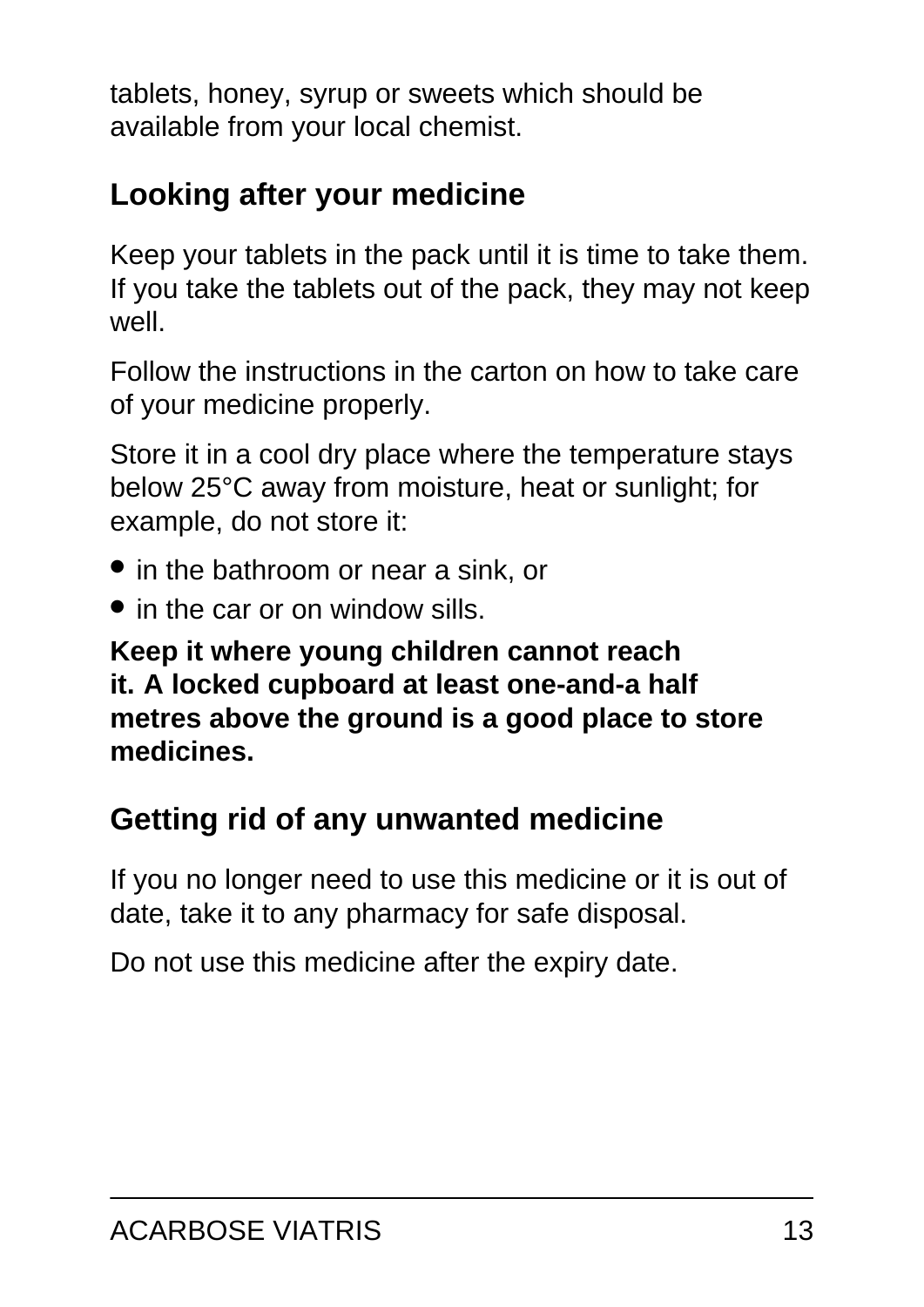## **6. Are there any side effects?**

All medicines can have side effects. If you do experience any side effects, most of them are minor and temporary. However, some side effects may need medical attention.

The side effects are more common at the start of the treatment, but some may persist or develop after treatment, or when dosage of acarbose is adjusted by your doctor.

See the information below and, if you need to, ask your doctor or pharmacist if you have any further questions about side effects.

| More common side<br>effects                                                                                                                                                             | What to do                                                                              |
|-----------------------------------------------------------------------------------------------------------------------------------------------------------------------------------------|-----------------------------------------------------------------------------------------|
| • flatulence (wind)<br>• abdominal "rumbling"<br>noises<br>• a feeling of fullness<br>• softer stools or have<br>diarrhoea; particularly<br>if you have eaten foods<br>containing sugar | Speak to your doctor if<br>you have any of these<br>side effects and they<br>worry you. |

#### **More common side effects**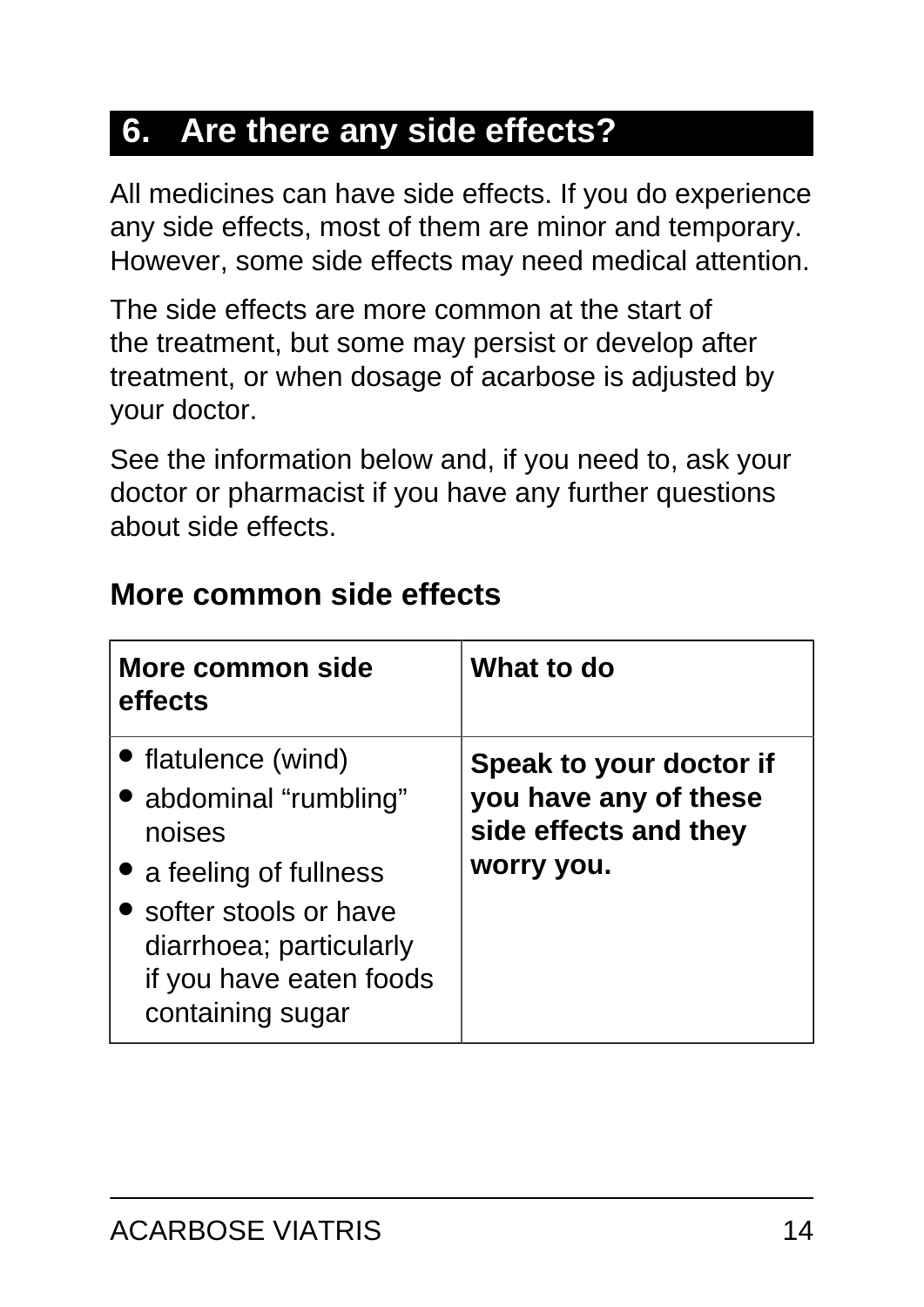Normally these symptoms will disappear if you continue treatment and keep to your prescribed diet. These symptoms may get worse if you do not keep to your prescribed diet.

If your symptoms persist for more than 2 or 3 days, or if they are severe, consult your doctor or nearest emergency department particularly in the case of diarrhoea.

Do not take antacids to treat these symptoms as they are unlikely to give you any relief.

| Less common side<br>effects                                                                                            | What to do                                                                              |
|------------------------------------------------------------------------------------------------------------------------|-----------------------------------------------------------------------------------------|
| • stomach cramps<br>nausea<br>• indigestion<br>• vomiting<br>• increased appetite<br>• dizziness<br>• loss of appetite | Speak to your doctor if<br>you have any of these<br>side effects and they<br>worry you. |

#### **Less common side effects**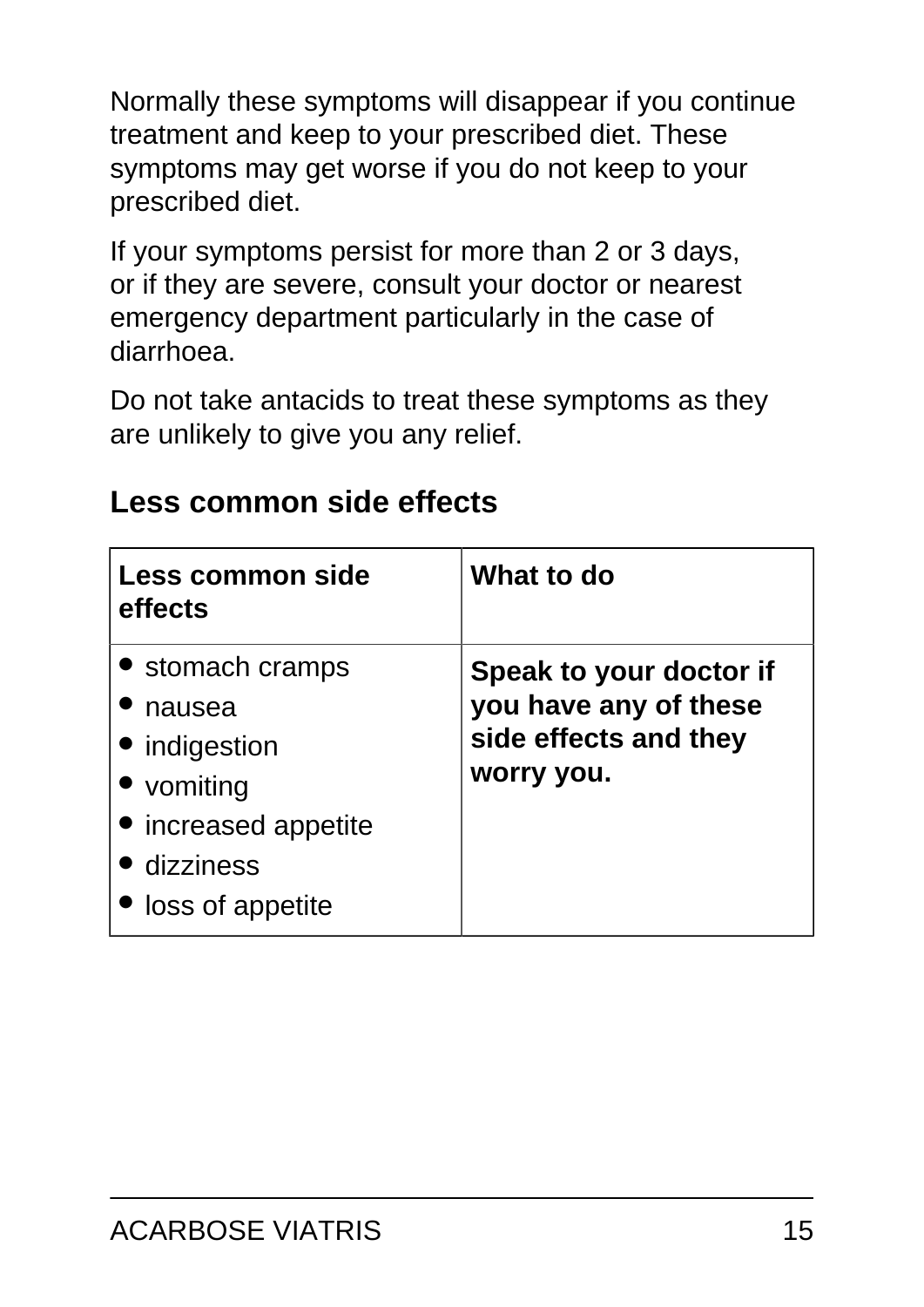## **Rare side effects**

| Rare side effects                                                                                                                                                                                                                                            | What to do                                                                                                                                                             |
|--------------------------------------------------------------------------------------------------------------------------------------------------------------------------------------------------------------------------------------------------------------|------------------------------------------------------------------------------------------------------------------------------------------------------------------------|
| • jaundice (yellowing of<br>the skin)<br>• swelling from fluid<br>retention<br>• inflammation of the liver<br>(hepatitis)<br>• intestinal obstruction<br>decrease in platelet<br>count<br>• skin reactions such<br>as redness, rash and<br>urticaria (hives) | Call your doctor straight<br>away, or go straight<br>to the Emergency<br>Department at your<br>nearest hospital if you<br>notice any of these<br>serious side effects. |

**Tell your doctor or pharmacist as early as possible if you notice anything else that may be making you feel unwell.**

You may need medical treatment in some cases.

Other side effects not listed here may occur in some people.

ACARBOSE VIATRIS tablets may cause an increase in the results of certain liver function tests. Therefore, your doctor may conduct blood tests to monitor your liver function during the first 6 to 12 months of treatment with ACARBOSE VIATRIS.

These effects go away when treatment is stopped.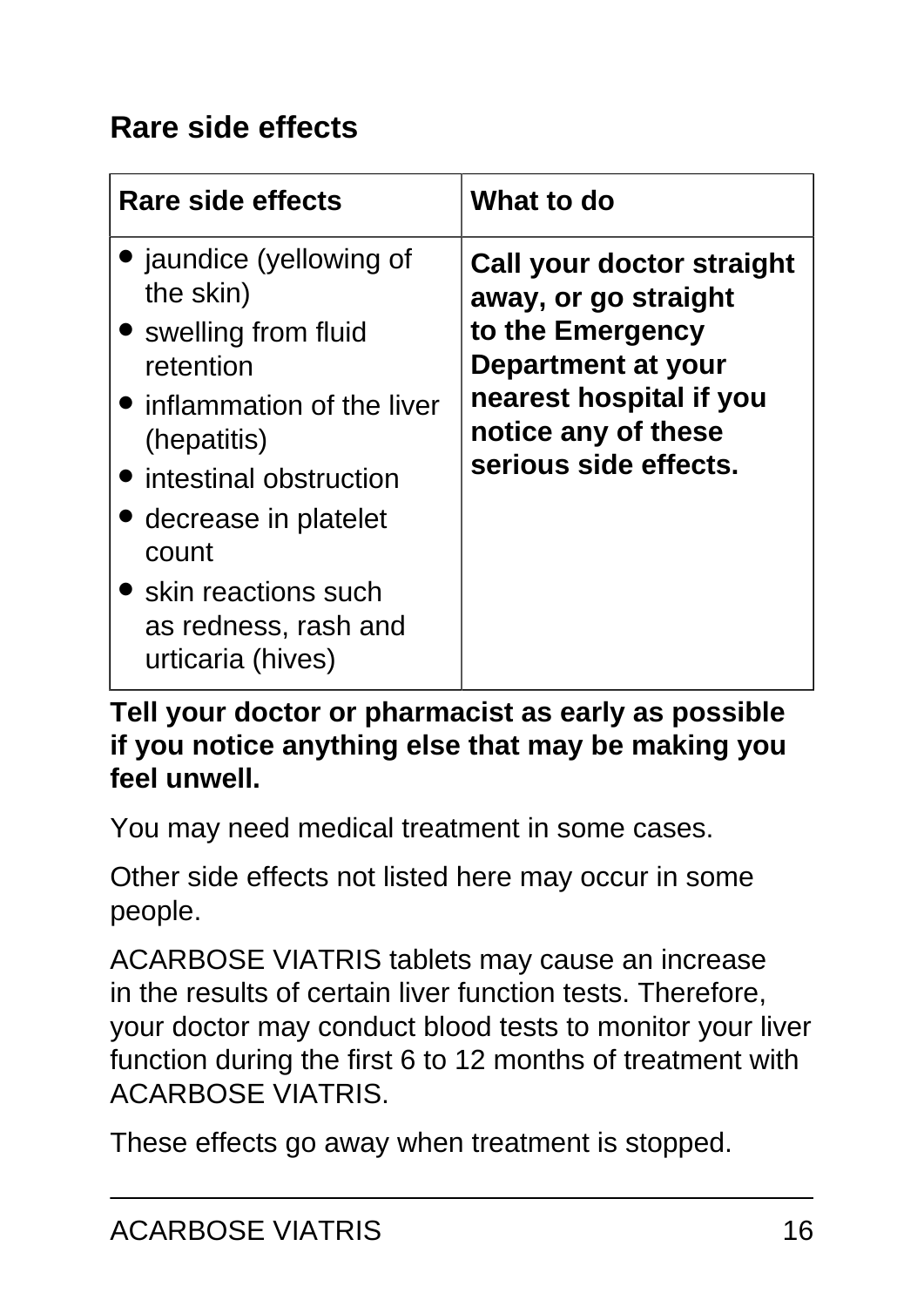## **Reporting side effects**

After you have received medical advice for any side effects you experience, you can report side effects to the Therapeutic Goods Administration online at [www.tga.gov.au/reporting-problems.](http://www.tga.gov.au/reporting-problems) By reporting side effects, you can help provide more information on the safety of this medicine.

**Always make sure you speak to your doctor or pharmacist before you decide to stop taking any of your medicines.**

## <span id="page-16-0"></span>**7. Product details**

This medicine is only available with a doctor's prescription.

### **What ACARBOSE VIATRIS contains**

| <b>Active ingredient</b> | acarbose                       |
|--------------------------|--------------------------------|
| (main ingredient)        |                                |
| <b>Other ingredients</b> | microcrystalline cellulose     |
| (inactive ingredients)   | pregelatinised maize<br>starch |
|                          | colloidal anhydrous silica     |
|                          | magnesium stearate             |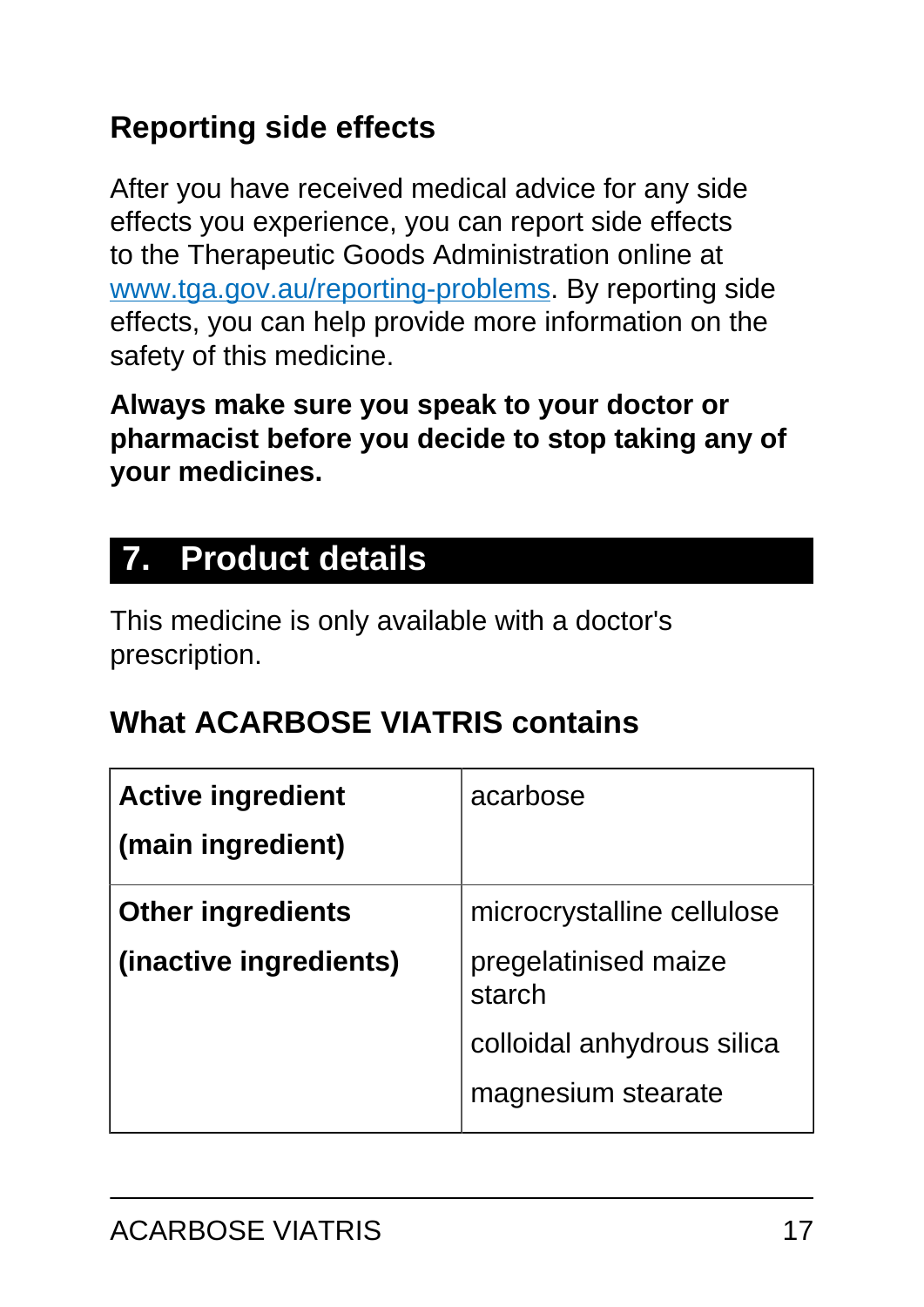**Do not take this medicine if you are allergic to any of these ingredients.**

## **What ACARBOSE VIATRIS looks like**

ACARBOSE VIATRIS 50 mg tablets are round, biconvex, white to off-white, marked with "ACA 50" on one side. (AUST R 226796).

ACARBOSE VIATRIS 100 mg tablets are round, biconvex, white to off-white, marked with a score line on one side, and "ACA 100" on the reverse side (AUST R 226797).

## **Who distributes ACARBOSE VIATRIS**

#### **Sponsor**

Generic Partners Pty Ltd

313 Burwood Road

Hawthorn VIC 3122

Australia

#### **Distributor**

ACARBOSE VIATRIS is distributed in Australia by:

Alphapharm Pty Ltd trading as Viatris

Level 1, 30 The Bond

30-34 Hickson Road

Millers Point NSW 2000